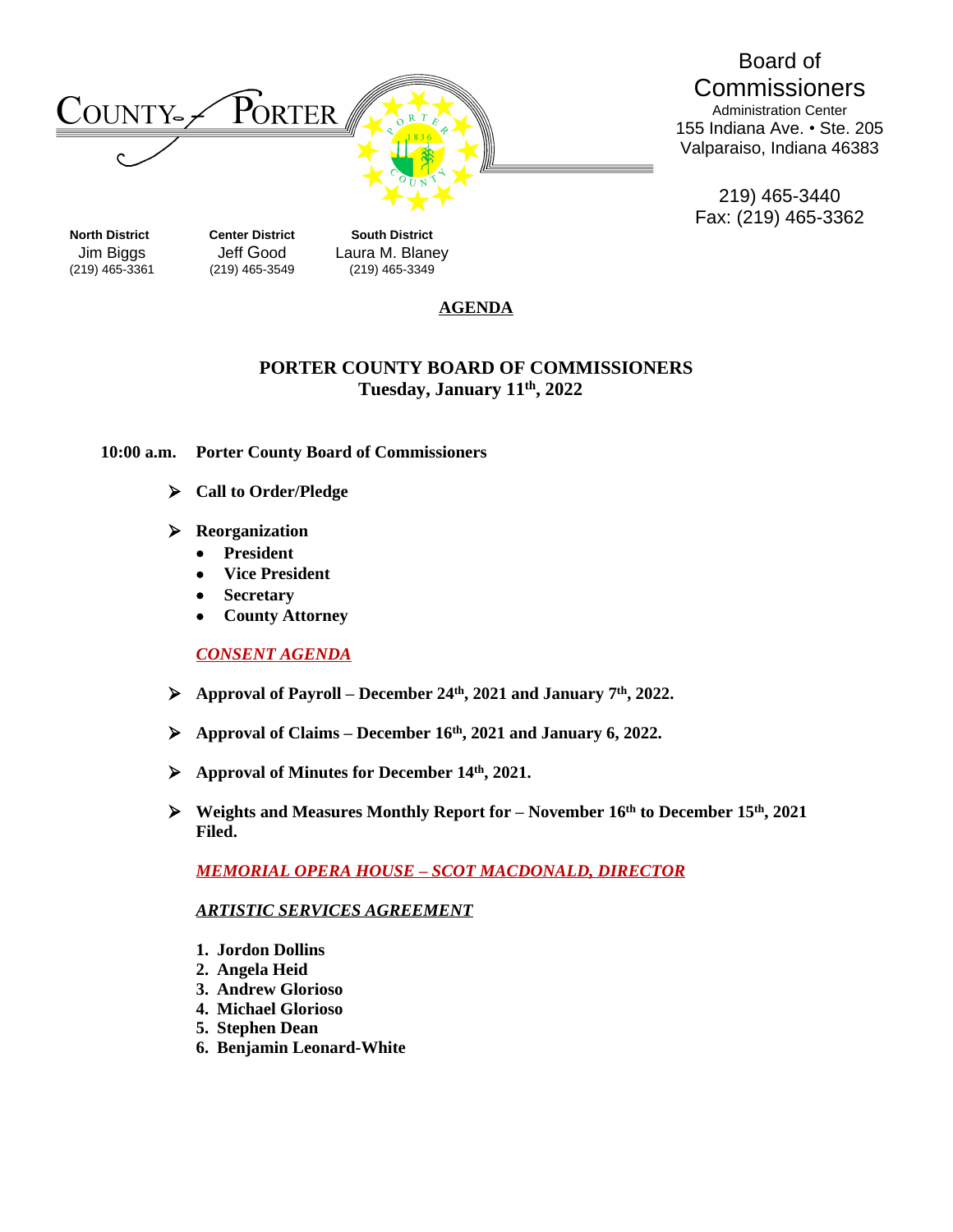### *VENUE RENTAL AGREEMENT*

### *ANNOUNCEMENTS*

- **1. Citizen Appointments to the following Boards:**
	- **Alcohol Beverage Board 1**
	- **Board of Health – 2 of Democrat Affiliation**
	- **Board of Zoning Appeals 1**
	- **Convention, Recreation & Visitors Commission 2**
	- **Gary/Chicago International Airport Authority Board -1**
	- **Parks and Recreation Board 1**
	- **Plan Commission 2**
	- **PTBOA 2**
	- **Redevelopment Commission - 2**
	- **West Porter Fire -2**

### *NEW BUSINESS*

### *COMMISSIONERS*

- **1. Commissioners Appointed to the following Boards:**
	- **NIRPC**
	- **Plan Commission**
	- **Storm Water Advisory Board**
	- **Community Corrections**
	- **Juvenile Justice Advisory Board**
	- **EMA**
	- **Child Protection Team**
	- **911 Advisory Board**
	- **Center for Workforce Innovations**
	- **Redevelopment Commission**
- **2. An Ordinance to Establish Porter County, Indiana as a Broadband Ready Community – 2 nd Reading.**
- **3. A Legal Service Agreement between the Porter County Board of Commissioners and Rhame, Elwood and McClure.**
- **4. A Grant Writing Service Agreement between the Porter County Board of Commissioners and Dannielle Herald.**

## *SHERIFF DAVE REYNOLDS*

**1. An Ordinance to Establish a Fund for the Receipt of Monies from the Department of Treasury Equitable Sharing Program Pertaining to Seized Items – 2 nd Reading.**

## *PURDUE EXTENSION - ANNETTA JONES, DIRECTOR*

**1. A Contractual Service Agreement between Purdue University and Porter County Government.**